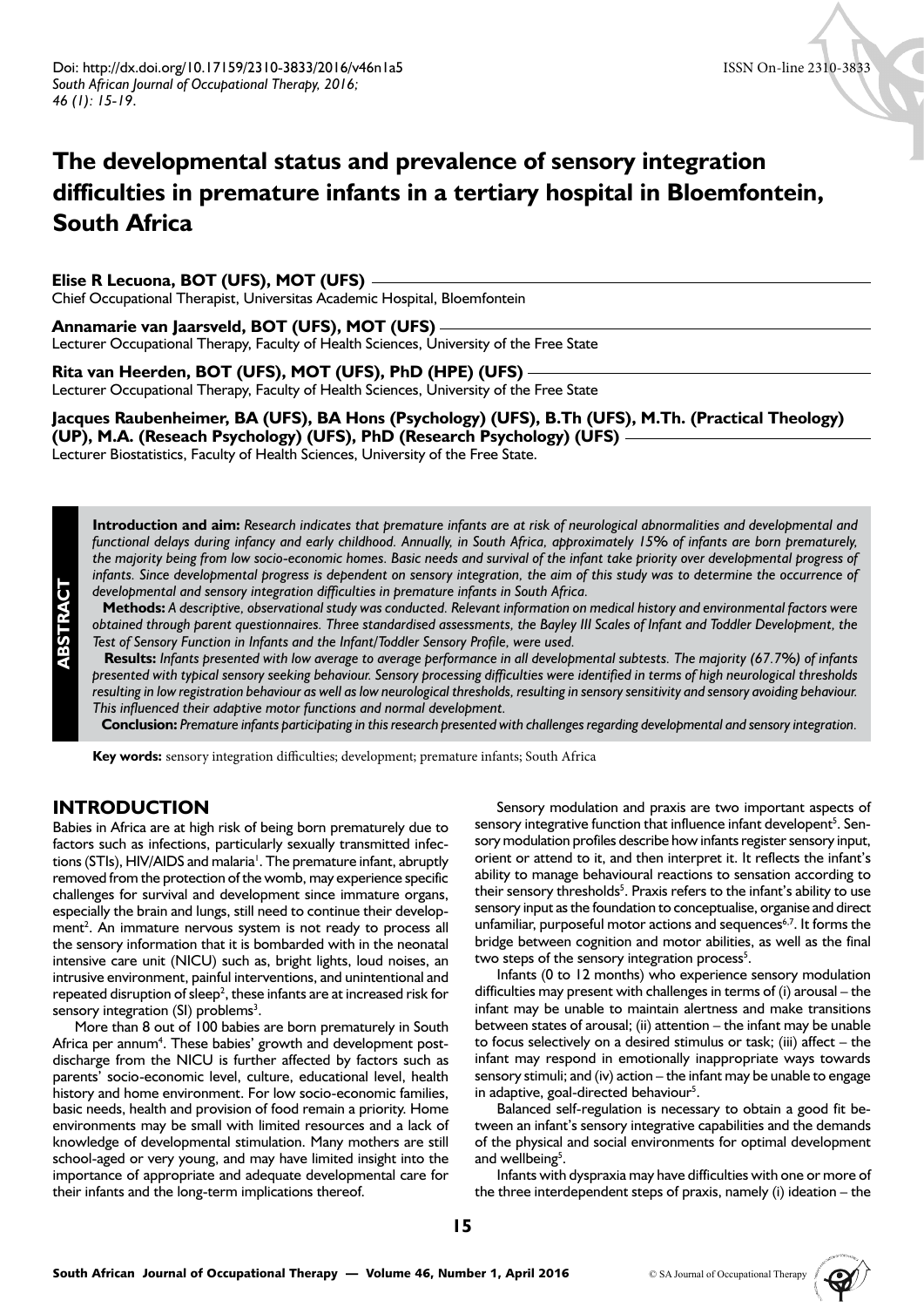ability to formulate a goal for action based upon a perception of what is possible in the environment; (ii) motor planning – the ability to figure out specifically how to accomplish the goal through problem solving, sensorimotor awareness of the body and sequencing actions; and (iii) executing – carrying out the planned action, for example, an infant presented with an empty box may be unable to creatively explore the box $<sup>5</sup>$ . Both sensory modulation profiles</sup> and dyspraxia are based on the infant's underlying capacity to process sensory input. The Infant/Toddler Sensory Profile (ITSP, 0-36 months) is a descriptive framework that provides insight into the sensory or motor dysfunction that underlies or contributes to worrisome behaviours<sup>5</sup>.

In terms of intervention within the NICU, neonatal physiologic stability and brain development are supported through light and sound modifications, therapeutic positioning, nurturing touch, non-nutritive sucking, alterations in caregiver timing and handling techniques, preservation of sleep and increased family involvement<sup>8</sup>. Mothers are encouraged in the NICU's to Kangaroo Mother Care their infants as much as possible since it holds numerous benefits for the infant, amongst others: better weight gain, encouraging earlier breast feeding and reducing the incidence of hospital acquired infections<sup>9</sup>.

A recent study by Nieder-Heitmann<sup>10</sup>, indicated that a sensory developmental care programme (SDCP) in the NICU benefitted the long term development of sensory functions in very low birth weight (VLBW) pre-term infants up to the age of 18 months corrected age.

Van Jaarsveld<sup>11</sup> adapted and presented a Model for Clinical Reasoning (MCR) on Possible Sensory Integration (SI) Difficulties and Dysfunctions, in an attempt to understand the different SI difficulties and dysfunctions<sup>11</sup>. This model will be used to discuss the research results. Forming a comprehensive understanding of possible difficulties and dysfunctions based in SI functions is not an easy task. It is, however, evident that SI deficits affect an infant's normal development and emotional wellbeing.

Approximately 80% of the South African population are dependent on the public health services funded by the government<sup>4</sup>. Regrettably, the public health system is under-resourced with over-crowded facilities and long waiting lists<sup>4</sup>. Due to budget constraints, the public health service is focused on the provision of basic healthcare and health services such as occupational therapy to prevent developmental delays or promote functional outcomes do not enjoy priority. Since premature infants' somatosensory processing deficits could affect their progress and performance until their school-aged years $12$ , delays and difficulties place further financial burdens on the government, not only in terms of the Department of Health, but also the Department of Education. It is therefore necessary to determine the developmental status and prevalence of SI difficulties in premature infants to emphasise the importance of early SI intervention, not only for the 18% of the population that can afford private services<sup>4</sup>, but specifically for the majority of the population depending on government services.

The aim of this study was to identify the prevalence of sensory processing difficulties in premature infants from low socioeconomic backgrounds in a tertiary hospital in Bloemfontein, South Africa.

## **METHODS**

## **Study design**

A descriptive, observational study was conducted. Three standardised assessments (see Measurement tools) and a parent questionnaire were used to determine the prevalence of SI difficulties in a group of 24 premature infants.

### **Population**

A tertiary hospital in Bloemfontein in the Free State Province of South Africa was chosen for the research since the hospital runs a large NICU and high-care unit. Twenty-four premature infants from the hospital's High Risk Infant Clinic with a birth weight of 750–1499 g [extremely low birth weight (ELBW) to very low birth

weight (VLBW)], and a gestational age between 26 and 36 weeks (prematurity), with a corrected age [obtained through subtracting the number of weeks born *premature* from the infant's *chronological age]* of between 4 and 10 months, and who were medically stable, were included in this study. All infants adhering to the inclusion criteria and whose parents gave consent were included. All mothers of participating infants had implemented kangaroo mother care in the NICU as part of the hospital's developmental care programme.

Infants excluded from the study were those who had received any previous occupational therapy or SI intervention or, in addition to prematurity, had been diagnosed with any condition or neurological abnormalities that may have influenced typical development.

#### **Measurement tools**

The participating infants' sensory processing abilities and reactivity were measured with the, Infant/Toddler Sensory Profile (ITSP)<sup>13</sup> and Test of Sensory functions in Infants (TSFI)<sup>14</sup>. The Bayley III Scales of Infant and Toddler Development (B-III)<sup>15</sup> were used to observe the functional performance and developmental profile of the infants. Demographic and anthropometric data were gathered through a parent questionnaire compiled for the purposes of this research.

The ITSP (0–36 months) evaluates the possible contributions of sensory processing to the infant's daily performance patterns. It is a parent/caregiver questionnaire in which each item describes the infant's responses to various sensory experiences e.g. resistance to being cuddled or having hair washed according to the perception of the parents and therefore provides valuable perspectives on the infants' strengths and challenges in terms of behaviour. The areas of sensory processing investigated by this assessment tool are low registration, sensation seeking, sensory sensitivity, sensory avoiding and low threshold behaviour, as well as auditory, visual, tactile, vestibular and oral sensory processing<sup>13</sup>.

The TSFI (4–18 months) measures five subdomains of sensory processing and reactivity that have a strong impact on the development of SI in infants<sup>5</sup>. It can be used in the assessment of infants with developmental delays, regulatory disorders and those at risk for learning and sensory processing disorders, including highrisk premature infants. The TSFI is recommended to be used in conjunction with other developmental tests such as the Bayley III Scales of Infant and Toddler Development and other standardised assessments to provide an overall indicator of the infant's developmental functioning, in order to make decisions regarding the infant's developmental status<sup>14</sup>.

The B-III (1–42 months) assesses the developmental functioning of infants and toddlers across five domains, namely cognitive, language, motor (fine and gross motor), social-emotional and adaptive behaviour<sup>15</sup>.

The validity and reliability of all three assessment tools have been reported in the literature<sup>13–15</sup>. Although these tests were not developed specifically for the South African population, they were found to be most suitable for the purpose of this research.

### **Method**

All the assessments were done on the same day for each infant and their corrected ages were used for the scoring and interpretation of results. The infants' parents were involved through the completion of the parent questionnaire and the ITSP caregiver questionnaire, with the assistance of the assessing therapist. During parent interviews, the assessment therapist completed the parent questionnaires by recording the answers provided by the parents onto the questionnaires. Parents could answer the questionnaire in English or Afrikaans and a translator was used if they were not proficient in one of these languages.

All participating infants were then formally assessed with the TSFI according to the five subdomains of sensory processing and reactivity, namely reactivity to tactile deep pressure, adaptive mo-

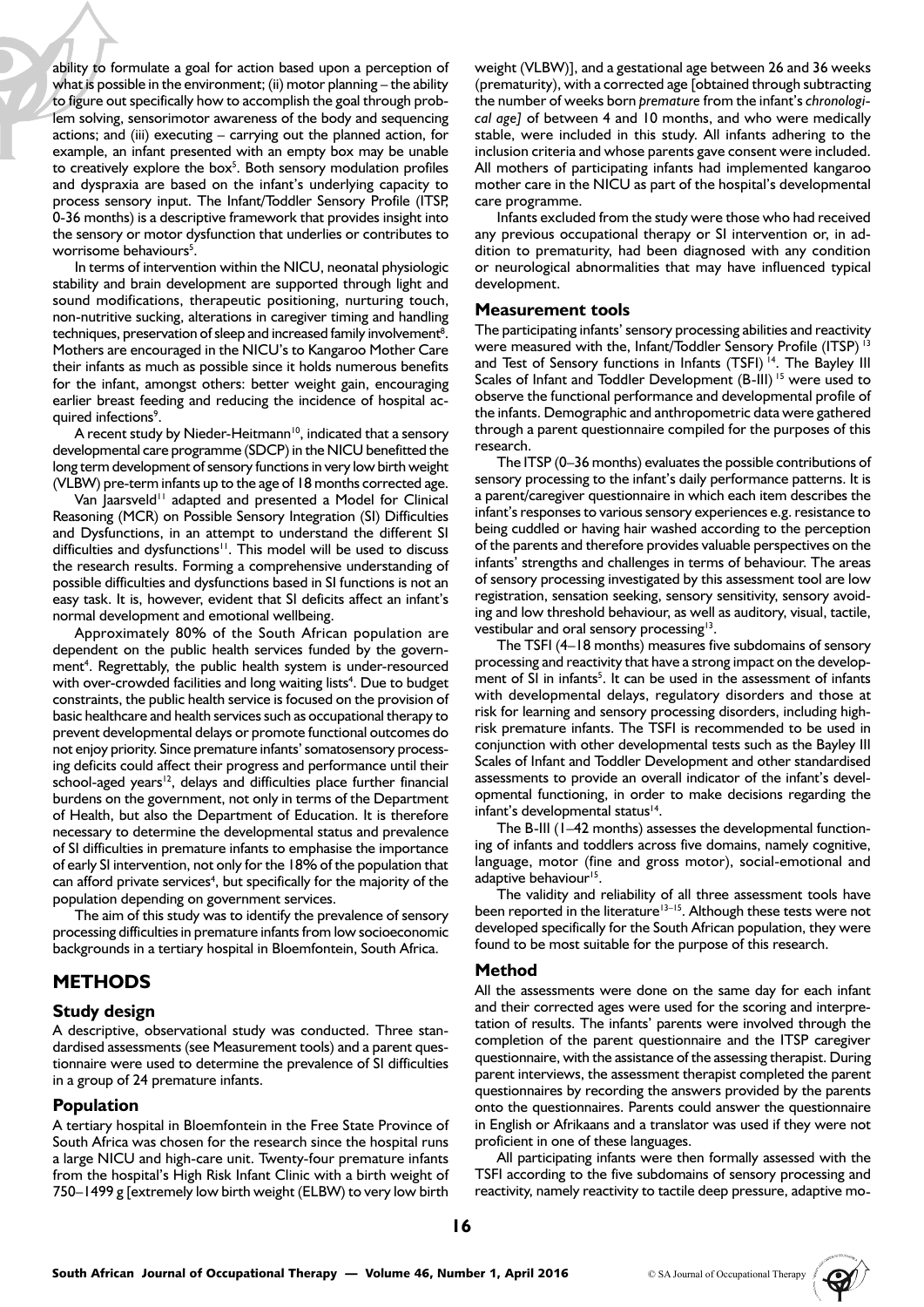tor functions, visual tactile integration, ocular-motor control and reactivity to vestibular stimulation.

The B-III was used to assess the developmental status of the infants. Assessment of the cognitive, language and motor domains was conducted using items administered to the infants. Assessment of the social-emotional and adaptive behaviour domains was conducted using the parents/primary caregivers' responses to a questionnaire.

One occupational therapist trained and experienced in administrating the three assessments conducted the tests on all 24 infants to eliminate concerns relating to inter-rater reliability. All tests were conducted at the hospital between 08h00 and 12h00 in the morning with at least one parent or care giver present.

#### **Data analysis**

For the demographic data, various descriptive statistics are reported, including frequencies and percentages for categorical data, and means and standard deviations or medians and percentiles for continuous data. Where applicable; frequencies, means, and medians are also reported for the various scales and subscales.

#### **Ethical considerations**

Informed consent was obtained according to the General Guidelines of the University of the Free State Ethics Committee of the Faculty of Health Sciences (ECUFS NR 117/2011)<sup>16</sup> ie from the Ethical Committee, and other relevant authorities, such as the Head: Clinical Services of the Hospital, Head of Department, Pediatrics and Child Health, University of the Free State and the Academic Hospital to conduct the study. Informed consent was obtained from the participating premature infants' parents. Parents were aware that they could withdraw their infants from participating in the study at any time without any negative consequences.

## **RESULTS**

### **Demographic data**

The demographic profile of the study participants included the geographic and socio-economic status, ages, marital status, level of education, home language and occupations of parents. All 24 participants resided in a low socio-economic area in Bloemfontein, South Africa. The majority of participants' home language was Sesotho ( $n=17$ ; 70.8%) and other languages included IsiXhosa, Setswana, Afrikaans and Bengali. The mean age of the infants' mothers and fathers was 28 years and 33 years respectively. Most  $(n=17; 70.8%)$  were married or cohabiting and the remainder  $(n=7; 28.2%)$  were single parents.

In terms of the parents' highest level of education, 13 (54.2%) of the mothers and 16 (66.7%) of the fathers had

matriculated, while two (8.3%) of the mothers and three (12.5%) of the fathers had attended college or work-related training. Only two (8.3%) of the mothers had no schooling or completed grade 2, while seven (29.2%) of the infants' mothers and seven (29.2%) of the fathers had completed grades eight to 11. The majority of the mothers ( $n=17$ ; 70.8%) were unemployed, while working mothers were mostly unqualified or casual workers ( $n=6$ ; 25.0%). One (4.2%) mother (4.2%) had a formal qualification. The majority of fathers  $(n=19; 79.2%)$  were unqualified or casual workers, four (16.7%) fathers had formal qualifications, and one father was unemployed.

#### **Anthropometric data**

The anthropometric profile of the study population for the purpose of this study included the following: infants' gestational ages, corrected ages, genders and birth weights, as well as other relevant post-natal information, such as reasons for premature birth, selfsoothing methods used, implementation of kangaroo mother care in the NICU and the number of weeks hospitalised. As shown in *Table 1*, 14 (58.3%) of 24 participants were girls. According to

## **Table 1: Gender and corrected ages of the study population**

| Corrected<br>age group | Gender            |      |                 |      |    | <b>Total</b> |  |
|------------------------|-------------------|------|-----------------|------|----|--------------|--|
|                        | Male ( $n = 10$ ) |      | Female $(n=14)$ |      |    |              |  |
|                        | N                 | ℅    | n               | %    | N  | %            |  |
| $4 - 6$ months         | 4                 | 16.7 | 8               | 33.3 | 12 | 50.0         |  |
| $7 - 9$ months         | 5                 | 20.8 | 3               | 12.5 | 8  | 33.3         |  |
| $10 - 12$ months       |                   | 4.2  | 3               | 12.5 | 8  | 16.7         |  |
| Total                  | 10                | 41.7 | 14              | 58.3 | 24 | 100          |  |

their corrected ages, 12 (50.0%) of the infants were in the 4–6 month age group.

The participating premature infants' corrected ages ranged from a minimum of 3 months and 17 days to 11 months (*Table II*). The mean corrected age was 7 months. The infants' gestational age ranged between 28 weeks and 35 weeks, with a mean gestational

**Table II: Premature infants' (n=24) corrected and gestational ages and birth weight**

| Variable                        | <b>Minimum</b> | <b>Maximum</b> | Mean   | Median |
|---------------------------------|----------------|----------------|--------|--------|
| Corrected age<br>(months: days) | 3:17           | 11:0           | 7:0    | 7:0    |
| Gestational age<br>(weeks)      | 28             | 35             | 30.5   | 30     |
| Birth weight<br>(gram)          | 750            | 1490           | 1150.6 | 1120   |

age of 30.5 weeks. Their birth weight ranged from 750 g to 1490g, with a mean birth weight of 1150.6g.

Preeclampsia (pregnancy-related hypertension with proteinuria and/or oedema) was the reason for premature birth in most of the infants (n=17; 70.8%. Other reasons for prematurity included hydramnios (excess amniotic fluid around the foetus) and the mother expecting twins or multiples. Infants were hospitalised for between three weeks and 12 weeks and the number of weeks mothers participated in kangaroo mother care ranged from one week to 36 weeks.

As shown in *Figure 1*, finger sucking was used by more than half of infants (n=13; 54.2% for self-soothing. Both finger and dummy sucking were used by six (25.0%) of the infants. One infant was unable to self-soothe and the mother used breastfeeding as a method to calm her baby.



**Figure 1: Self-soothing methods used by premature infants**

#### **Results: Infant/Toddler Sensory Profile (ITSP)**

The results of the ITSP (*Figure 2 on page 18*) indicated that the majority of infants presented with difficulties in all the subtests except for sensation seeking behaviour, in which 66.7% infants fell within the typical performance range.

**Low registration:** It has been hypothesised that infants in the "more"- or "much-more"-than-others ranges have inadequate neural activation to support active participation<sup>6</sup>. They may miss

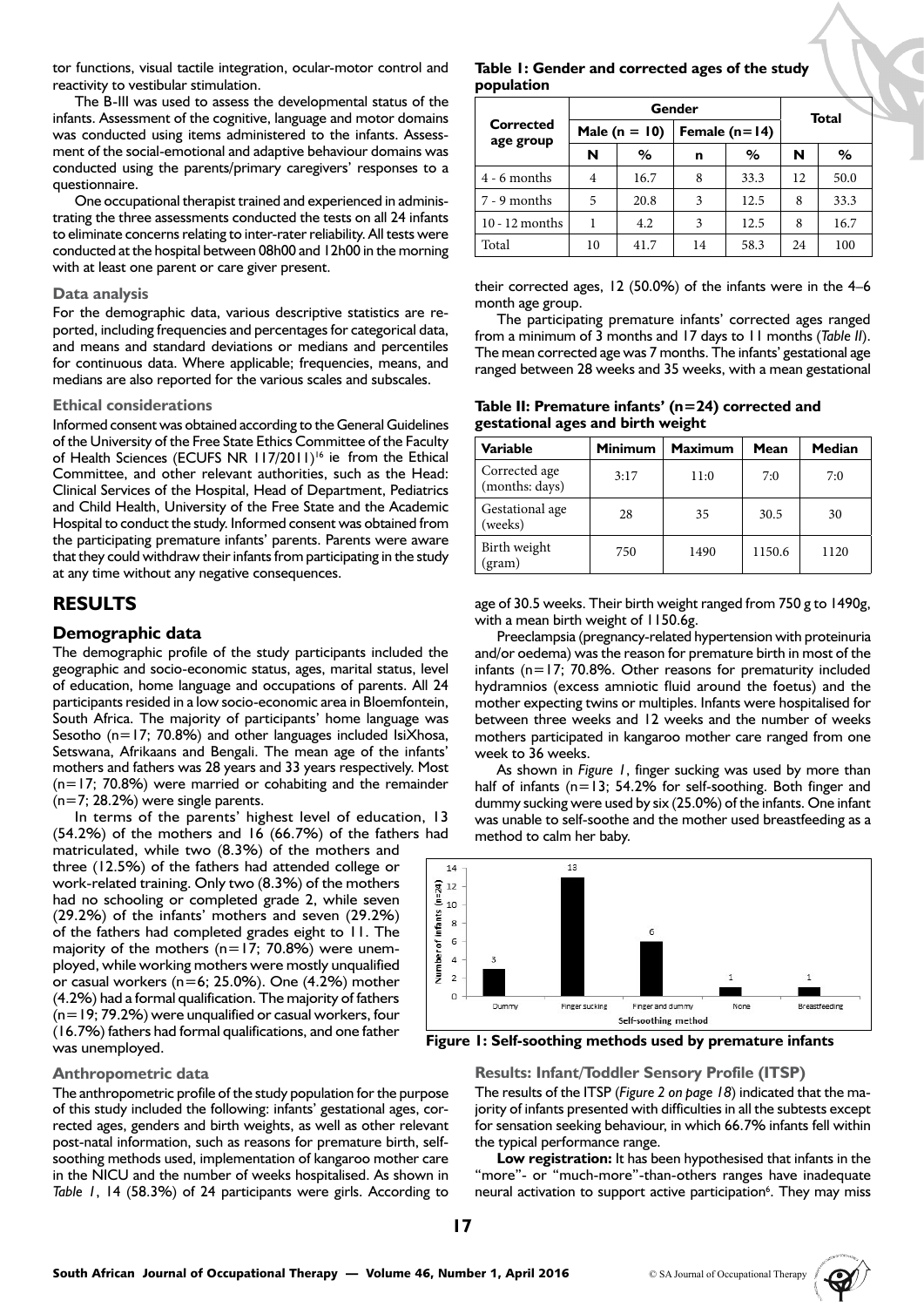

**Figure 2: Results of the Infant-Toddler Sensory Profile (ITSP)**



**Figure 3: Results of the Test of Sensory Functions in Infants (TSFI)**

noticeable cues to enable on-going engagement in activities<sup>13</sup>. A majority of 70.8% infants ( $n=17$ ) presented with behavioural response difficulties to all types of sensation experienced in their environment (for example, the infant being unaware of dirty diapers or not noticing when people enter the room<sup>6</sup>). Seven (29.2%) of the infants presented with typical low registration behaviour.

**Sensation seeking:** This subtest measures infants' interest in and pleasure with all types of sensations, which may, for example,

include actions such as enjoying looking at its own reflection in the mirror or enjoying rhythmical activities<sup>13</sup>. Behaviour consistent with sensation seeking represents high neurological thresholds<sup>13</sup>. The results indicated that the majority of infants ( $n=16$ ; 66.7%) presented with typical sensation seeking behaviour. Six (25.0%) infants fell in the more-than-others range and two (8.3%) in the less-than-others range.

**Sensory sensitivity:** This subtest measures an infant's ability to notice and react to all types of sensation; for example, infants are distracted and/or have difficulty eating in noisy environments or become agitated when having their hair washed<sup>13</sup>. Behaviour consistent with sensory sensitivity represents low neurological thresholds and a tendency to react to sensory stimuli accordingly<sup>13</sup>. Fifteen infants (62.5%) fell within the probable difference (more-than-others) range and nine (37.5%) presented with typical sensory sensitivity behaviour.

**Sensory avoiding:** An infant's need for controlling the number and type of sensations experienced is measured through the items included in this subtest; for example, infants avoid getting their face/nose wiped or they try to escape from noisy environments $13$ . Behaviour consistent with sensation avoidance represents low neurological thresholds with a tendency to actively work to keep these thresholds from being met. Sensation avoiders in the "more" or "much-more" than others ranges might engage in very disruptive behaviours. It has been hypothesised that meeting thresholds is uncomfortable or frightening to the infant. Infants react by either

withdrawing or engaging in an emotional outburst that enables them to get out of the threatening situation<sup>13</sup>. The results indicated that 13 (54.2%) infants presented with a probable difference (more-than-others), while 11 (45.8%) infants fell within the typical performance range.

**Low threshold:** This subtest of the ITSP serves as a combined quadrant of the 'sensory sensitivity' and 'sensation avoiding' quadrants, and is relevant in terms of some aspects of poor sensory processing<sup>13</sup>. These infants' behaviour represents low neurological thresholds and they tend to be fussy and require a great deal of structure. This apparent inconsistency reflects the nervous system's attempts to simultaneously respond to stimuli and protect itself by reducing input, therefore producing variable responses $13$ . The majority of infants ( $n=17$ ; 70.8%) fell within the probable difference range, and seven (29.2%) presented with typical low threshold behaviour.

**Results: Test of Sensory Functions in Infants (TSFI)** The results of the TSFI (*Figure 3*) indicated that the majority of infants presented with normal scores regarding reactivity to tactile deep pressure (n=20; 83.3%), visual tactile integration ( $n=16$ ; 66.7%) and reactivity to vestibular stimulation (n=17; 70.8%). However, in terms of adaptive motor functions, 19 (79.2%) infants presented with at-risk/ deficient results. On the ocular motor control subtest, the infants were evenly distributed for both normal and at-risk/ deficient scores.

## **Results: Bayley III Scales of Infant and Toddler Development (B-III)**

The five main subtests of the B-III, namely cognitive, language (receptive and expressive), motor (fine and gross), social-emotional and adaptive behaviour, are characterised according to a certain level of performance. These levels are very superior, superior, high average, average, low average, borderline and extremely low<sup>4</sup>. The results of the B-III, shown in *Figure 4*, indicated that the participating infants' mean standard scores of all subtest ranged from average to low average.



#### **Figure 4: Results of the Bayley III Scales of Infant and Toddler Development (B-III)**

**Cognitive:** The mean score for the cognitive subtest was 7.5 (low average). The third and fourth quartiles indicated that 12 (50.0%) infants had standard scores between 8 and 11, and fell in an average level of performance. Infants with standard scores from 1 to 8 were spread more widely and their level of performance ranged from extremely low to average.

**Receptive communication:** The mean score for the receptive communication subtest was 6.4 (within the low average band). Half (50%) of the infants' standard scores ranged from 1 to 6. Their performance levels ranged from extremely low to low average.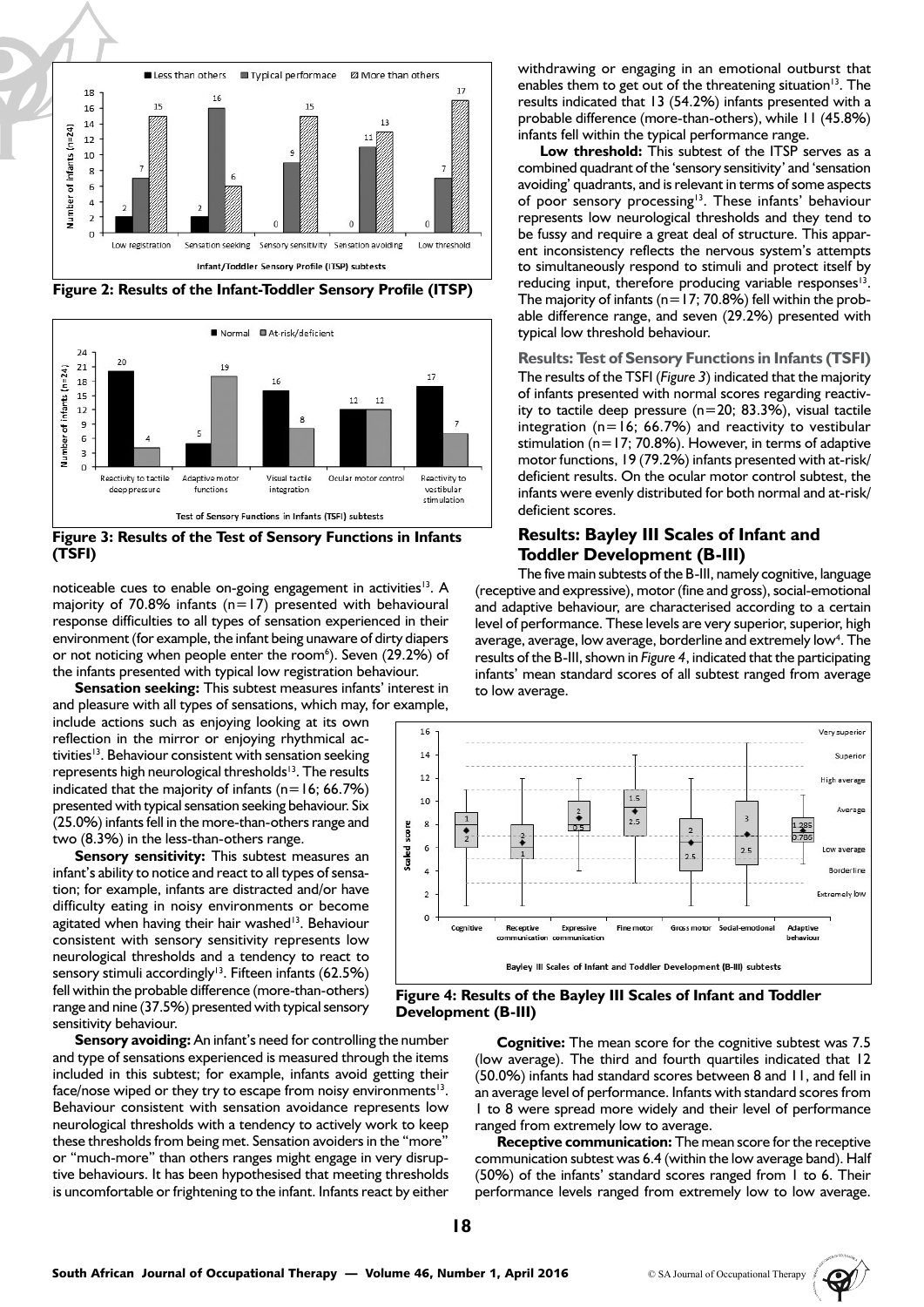Infants' results in the third and fourth quartiles were more widely spread and ranged from standard scores 6 to 12 (low average to high average).

**Expressive communication:** In terms of expressive communication, the infants' standard scores ranged from 4 to 12, with a mean score of 8 (average). Half of the infants' performance levels ranged from borderline to low average while the other half of the infants' performance levels ranged from low average to high average.

**Fine motor:** The mean standard score for the fine motor subtest was 9.1 (average). The third and fourth quartiles of the fine motor subtest indicated that twelve (50.0%) infants had standard scores between 9 and 14 and fell in an average to superior level of performance. Infants with standard scores from 3 to 9 were more widely spread and their level of performance ranged from extremely low to average.

**Gross motor:** The infants' gross motor standard scores ranged from 1 to 12, with a mean score of 6.4 (low average). Half of the infants' performance levels ranged from extremely low to low average, while the other half's performance level ranged from low average to high average.

**Social-emotional:** The mean score for the social-emotional subtest was 7.2 (low average). Half of the infants' standard scores ranged from 1 to 7. Their performance levels ranged from extremely low to low average. Infants' results in the third and fourth quartiles were more widely spread and had standard scores ranging from 7 to 15 (low average to superior).

**Adaptive behaviour:** In terms of the adaptive behaviour subtest, the infants' standard scores ranged from 4.6 to 10.6, with a mean score of 7.5 (low average). Half of the infants' performance levels ranged from borderline to average, while the other 50% of infants' performance level ranged from low average to average.

## **DISCUSSION**

The three stages of the MCR $<sup>11</sup>$  were used to form a comprehensive</sup> picture of the possible SI and developmental difficulties experienced by participating premature infants. Sensory registration can be seen as the first part of the process of modulation. Arousal and modulation enables an infant to sustain engagement despite variability. The second stage, discrimination and perception (spatial and temporal qualities of information), is viewed as discriminative use of sensory information. The final stage is where integration of sensory information contributes to skills and praxis (refined use) $\mathbf{1}$ .

The amount of sensory information needed for the brain to register is partially dependent on neurological thresholds and differs for each individual<sup>11</sup>. Behaviours consistent with low registration and sensation seeking represent high neurological thresholds, although a child with low sensory registration responds differently to sensory stimuli compared to a child who seeks sensory input<sup>13</sup>.

Sensation seeking behaviour is characterised by a developmental trend, with infants and toddlers 7 to 36 months of age engaging in more sensory seeking behaviours<sup>13</sup>. This creates a broader range of acceptable performance and children have a better chance of obtaining scores somewhere along this developmental continuum<sup>13</sup>. It correlates with our results of  $66.7\%$  (n=16) of infants who presented with typical sensation seeking behaviours falling in the acceptable performance range for infants in this age group. Literature indicated that compared to children without disabilities, only children with slight language delays had minor differences in sensory seeking behaviour<sup>13</sup>. The results of this study indicated that  $33.3\%$  (n=8) of infants presented with probable difference scores in terms of sensation seeking behaviour. These infants are driven to meet their high neurological thresholds and create opportunities to increase sensory input through active exploration and sensory play<sup>13</sup>. This behaviour is interpreted as beneficial for the development of premature infants who were initially deprived of sensory experiences, especially in terms of movement, tactile and proprioceptive input.

The majority of 70.8%  $(n=17)$  of infants presented with low registration behavioural responses to sensation, and these infants failed to notice stimuli more often. Infants with developmental delays and sensory integrative disorders could experience difficulties in terms of low registration behaviour, as well as have low thresholds for certain stimuli and tended to be more sensitive and/ or withdrawn from stimuli they noticed<sup>13</sup>.

In consideration of these results, it seems that premature infants could present with SI and developmental difficulties/disorders. They experience challenges of discriminating and perceiving the sensory information from their environment, thus influencing sensory modulation and praxis skills that are important contributors to development<sup>5</sup>.

The presence of low thresholds and low registration indicates poor modulation. These infants may not register stimuli of importance, but when they do their nervous systems have intolerance for input<sup>13</sup>. Without adequate modulation of sensory information, the infants are unable to sustain engagement in activities. Sensory modulation is also necessary for optimal levels of arousal to engage in activities, for stability in emotions and for behaviour<sup>11</sup>.

Inadequate self-soothing methods used by the participating infants to assist them with sensory modulation may contribute further to poor discrimination of sensory stimulation. Although it is encouraging that 79.2% of the participating infants used finger sucking for self-soothing, a variety of techniques is recommended to enable the infant to engage in activities for exploration, play, interaction and to establish adequate sleep patterns. Only 37.5%  $(n=9)$  infants used dummy sucking and 12.5%  $(n=3)$  had no other appropriate self-soothing methods. Dummy sucking enables infants to self-regulate while participating in exploration and play activities, while finger sucking or finger playing with a soft blanket or cloth in addition enables infants to self-regulate when tired or drowsy and they need to calm down for a good night's sleep.

Only once an infant is able to register and modulate sensory information adequately, will it be able discriminate sensory input. Sensory discrimination is about interpreting the qualities of the sensory information and adding meaning to it by forming perceptions<sup>11</sup>. The infants have to use past experiences and memories from associations about the spatial and/or temporal qualities of what they experience and then act on that $11$ .

The majority of infants presented with normal reactivity to tactile deep pressure ( $n=20$ ; 83.3%), a test item designed to activate the tactile protective system<sup>5</sup>, visual tactile integration ( $n=16$ ; 66.7%), a test item designed to activate the tactile discriminative system<sup>14</sup>, and also reactivity to vestibular stimulation (n=17; 70.8%), a test item that assesses infants' tolerance of movement in different planes in space (vertical, circular and inverted)<sup>14</sup>. The majority of the infants therefore were able to register, modulate and discriminate sensory information in terms of the three primary systems described and focussed on in Ayers Sensory Integration namely tactile, proprioceptive and vestibular systems.

The results of the adaptive motor functions in which 79.2% (n=19) of the infants presented with at-risk/deficient scores were however a concern, since this is an indication of poor SI. These infants are not able to participate meaningfully and in reaction to sensory stimuli experienced through daily activities and occupations<sup>11</sup>.

The results of the ocular motor subtest, where 50% ( $n=12$ ) of the infants presented with at-risk/deficient ocular-motor control, is indicative of poor vestibular and proprioceptive processing<sup>17</sup>. An infant's eye and neck muscles play a very important role in organising the vestibular system. The ability to focus on objects while moving either the head or the object is an important developmental building block of early infancy. As a result, poor postural reactions can also be experienced during rolling over or getting into a creeping position, affecting the infant's foundation for standing and walking. These difficulties can contribute to further developmental challenges and can hinder the development of adequate motor and praxis abilities. Developmental outcomes in areas such as organised behaviour and motor actions can be affected negatively as a result<sup>17</sup>.